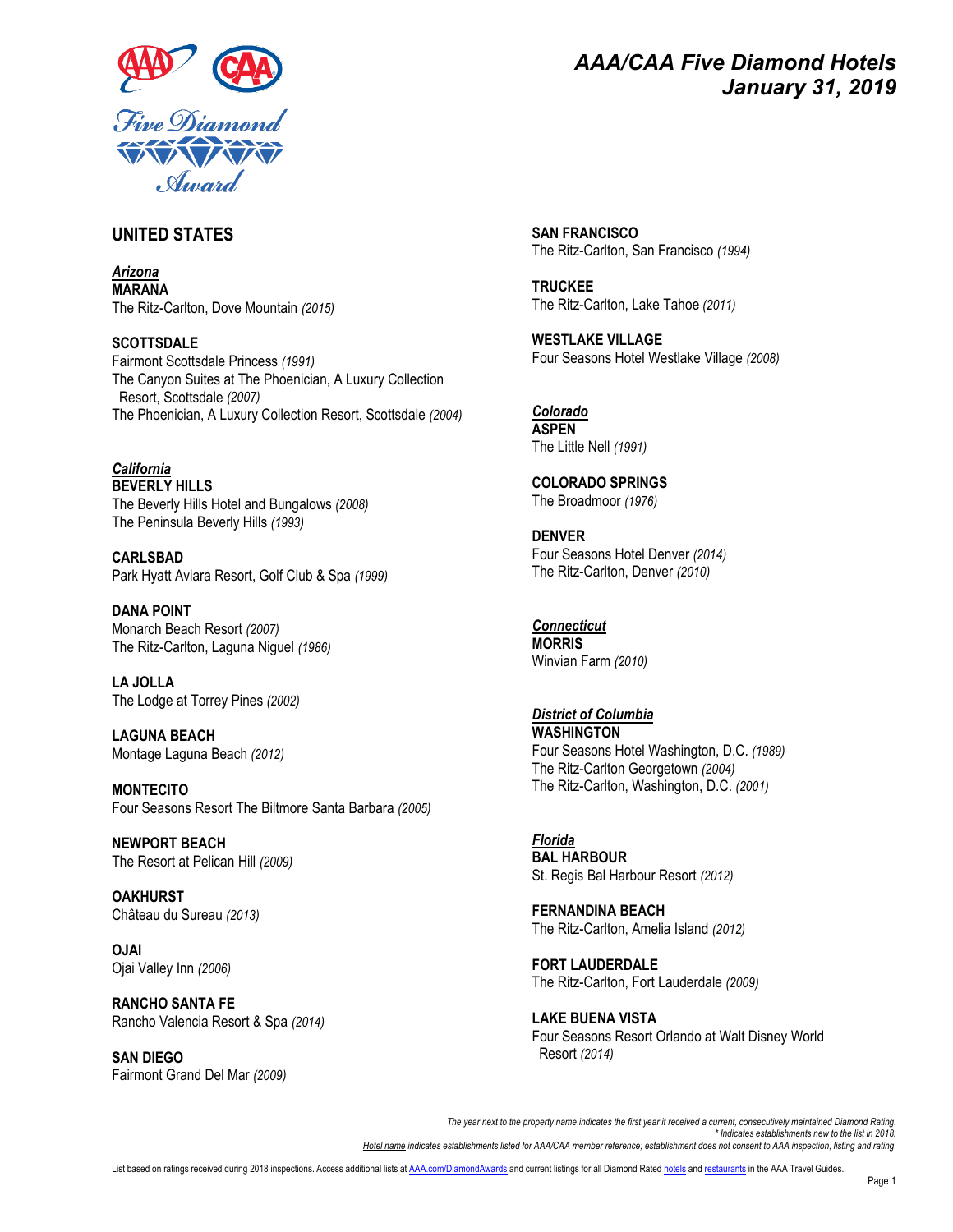

# *AAA/CAA Five Diamond Hotels January 31, 2019*

**MANALAPAN** Eau Palm Beach Resort & Spa *(2008)*

**NAPLES** The Ritz-Carlton, Naples *(1987)*

**PALM BEACH** Four Seasons Resort Palm Beach *(2009)* The Breakers, Palm Beach *(1996)*

**PONTE VEDRA BEACH** Ponte Vedra Inn & Club *(2002)*

**SUNNY ISLES BEACH** Acqualina Resort & Spa on the Beach *(2009)*

*Georgia* **ATLANTA** Four Seasons Hotel Atlanta *(1999)* The St. Regis Atlanta *(2010)*

**ST. SIMONS ISLAND** The Lodge at Sea Island *(2001)*

**SEA ISLAND** The Cloister *(2015)*

*Hawai'i* **KAPALUA (MAUI)** The Ritz-Carlton, Kapalua *(1996)*

**KAUPULEHU (HAWAI'I)** Four Seasons Resort Hualalai *(1998)*

**LĀNA'I CITY (LĀNA'I)** Four Seasons Resort Lanaʽi *(2016)*

**WAILEA (MAUI)** Four Seasons Resort Maui at Wailea *(1991)*

*Illinois* **CHICAGO** Four Seasons Hotel Chicago *(1990)* The Peninsula Chicago *(2002)* Trump International Hotel & Tower *(2010)* *Massachusetts*

**BOSTON** Four Seasons Hotel Boston *(1988)* Mandarin Oriental, Boston *(2009)* The Ritz-Carlton, Boston *(2010)*

#### *Nevada*

**LAS VEGAS** ARIA Resort & Casino *(2010)* ARIA Sky Suites *(2011)* Bellagio *(2001)* Four Seasons Hotel Las Vegas *(1999)* SKYLOFTS at MGM Grand *(2006)* Waldorf Astoria Las Vegas *(2010)* Wynn Tower Suites *(2013)*

### *New York*

**NEW YORK** Baccarat Hotel New York *(2018)\** Four Seasons Hotel New York *(1994)* Four Seasons Hotel New York Downtown *(2017)* Mandarin Oriental, New York *(2005)* Park Hyatt New York *(2015)* The Dominick Hotel *(2018)\** The Langham, New York, Fifth Avenue *(2017)* The Peninsula New York *(1999)* The Pierre New York-A Taj Hotel *(2009)* The Ritz-Carlton New York, Central Park *(2002)* The St. Regis New York *(2016)*

*North Carolina* **CARY** The Umstead Hotel & Spa *(2007)*

**CHARLOTTE** The Ritz-Carlton, Charlotte *(2010)*

**FEARRINGTON VILLAGE** The Fearrington House Inn *(1994)*

*Pennsylvania* **FARMINGTON** Falling Rock *(2006)*

*The year next to the property name indicates the first year it received a current, consecutively maintained Diamond Rating. \* Indicates establishments new to the list in 2018. Hotel name indicates establishments listed for AAA/CAA member reference; establishment does not consent to AAA inspection, listing and rating.*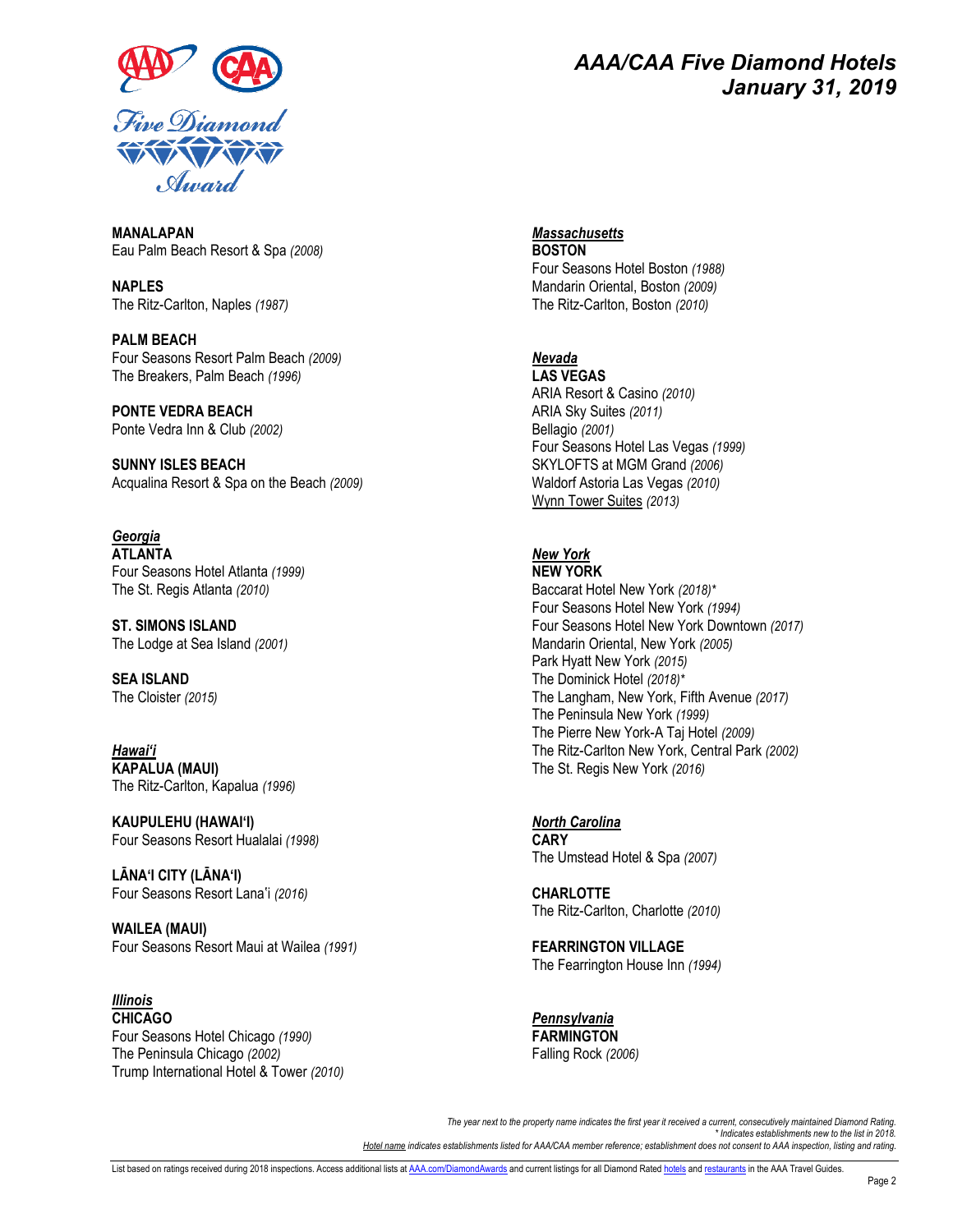

## *AAA/CAA Five Diamond Hotels January 31, 2019*

### **CANADA**

*British Columbia* **VANCOUVER** Fairmont Pacific Rim *(2018)\** Shangri-La Hotel Vancouver *(2012)*

*Ontario* **TORONTO** Four Seasons Hotel Toronto *(2013)* The Ritz-Carlton, Toronto *(2011)*

*Québec* **MONTRÉAL** The Ritz-Carlton Montréal *(2012)*

#### **CARIBBEAN**

*Barbados* **HOLETOWN (ST. JAMES PARISH)** Sandy Lane Hotel *(2003)*

*Cayman Islands* **SEVEN MILE BEACH** Kimpton Seafire Resort + Spa *(2017)* The Ritz-Carlton, Grand Cayman *(2014)*

*Dominican Republic* **PUNTA CANA** Tortuga Bay Punta Cana Resort & Club *(2010)*

*Grenada* **ST. GEORGE'S** Spice Island Beach Resort *(2016)*

*Puerto Rico* **DORADO** Dorado Beach, A Ritz-Carlton Reserve *(2016)*

*The year next to the property name indicates the first year it received a current, consecutively maintained Diamond Rating. \* Indicates establishments new to the list in 2018. Hotel name indicates establishments listed for AAA/CAA member reference; establishment does not consent to AAA inspection, listing and rating.*

*Rhode Island* **WATCH HILL** Ocean House *(2011)*

*South Carolina* **KIAWAH ISLAND** The Sanctuary at Kiawah Island Golf Resort *(2006)*

*Texas* **DALLAS** The Ritz-Carlton, Dallas *(2017)*

**HOUSTON** The Post Oak Hotel at Uptown Houston *(2018)\**

**SAN ANTONIO** Hotel Emma *(2018)\**

*Utah* **PARK CITY** Montage Deer Valley *(2013)*

*Virginia* **RICHMOND** The Jefferson Hotel *(2016)*

**WASHINGTON** The Inn at Little Washington *(1989)*

**WILLIAMSBURG** Williamsburg Inn *(2017)*

*Wisconsin* **KOHLER** The American Club *(1985)*

*Wyoming* **TETON VILLAGE** Four Seasons Resort & Residences Jackson Hole *(2006)*

List based on ratings received during 2018 inspections. Access additional lists a[t AAA.com/DiamondAwards](http://www.aaa.com/DiamondAwards) and current listings for all Diamond Rate[d hotels](http://www.aaa.com/travelguides/hotels) an[d restaurants](http://www.aaa.com/travelguides/restaurants) in the AAA Travel Guides.